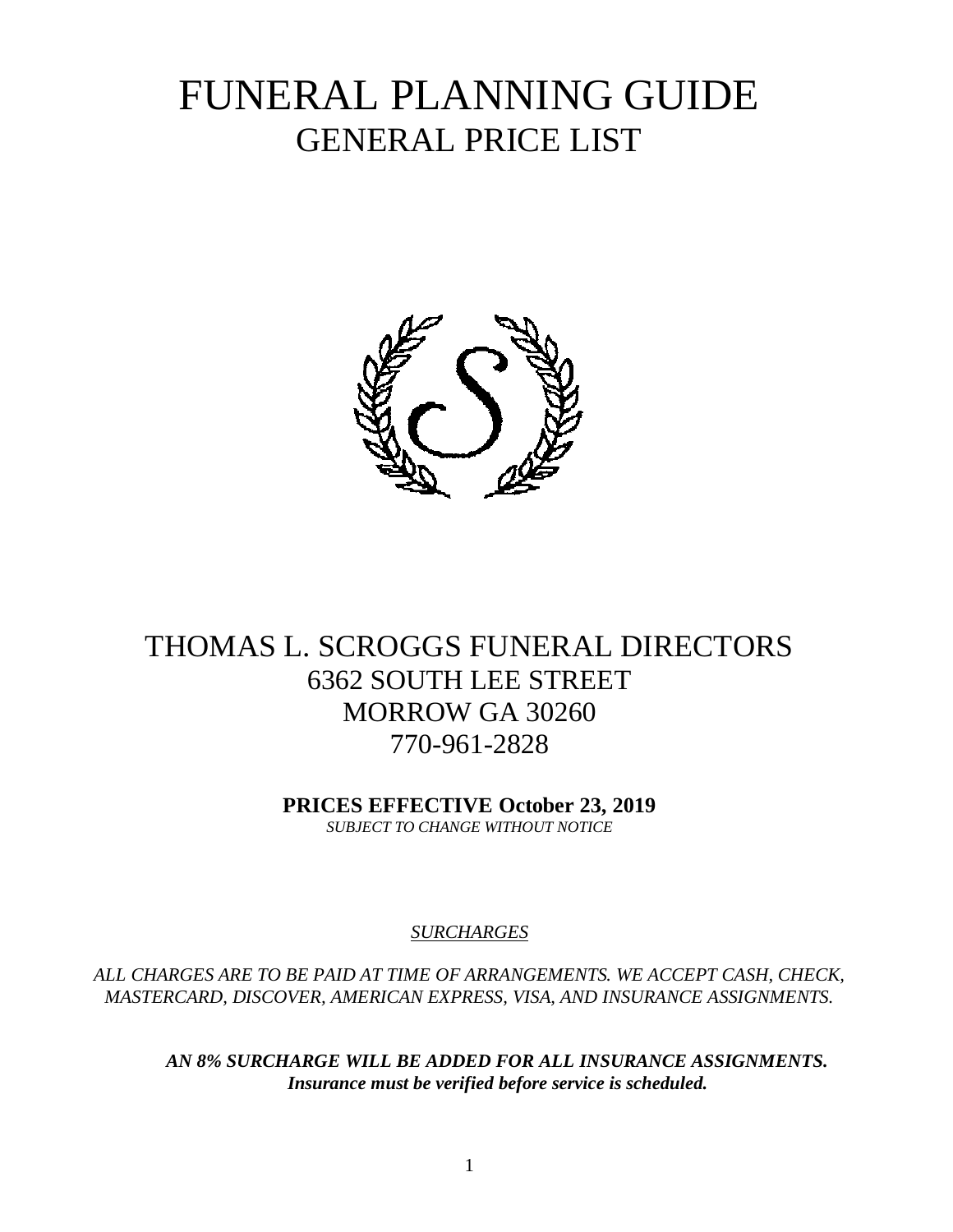# *BURIAL PACKAGE COMPLETE FUNERAL SERVICE*

*THIS SERVICE PACKAGE DOES NOT INCLUDE MERCHANDISE SUCH AS CASKET, OUTER BURIAL CONTAINER, STATIONARY, FLOWERS, CLOTHING, OR PERMANENT MEMORIAL; OTHER FUNERAL COSTS INVOLVED IN CONDUCTING A FUNERAL SUCH AS HONORARIUM AND THIRD PARTY BUSINESS EXPENSES; OR, SALES TAX.*

| <b>BASIC SERVICES FEE</b>             | SERVICES OF FUNERAL DIRECTOR, STAFF, AND OVERHEAD                                                                                        | \$2350          |
|---------------------------------------|------------------------------------------------------------------------------------------------------------------------------------------|-----------------|
| CARE & PREPARATION<br>OF THE DECEASED | REMOVAL & TRANSFER OF DECEASED TO THE FUNERAL HOME<br><b>EMBALMING</b>                                                                   | \$415<br>\$1300 |
|                                       | DRESSING, CASKETING & COSMETOLOGY                                                                                                        | \$185           |
| USE OF FACILITIES<br>& STAFF          | USE OF OUR FACILITY, AND SERVICES OF OUR FUNERAL<br>DIRECTOR(S) AND STAFF IN COORDINATING & SUPERVISING<br>THE VISITATION (3 HR. PERIOD) | \$540           |
|                                       | USE OF OUR FACILITY, & STAFF IN ORGANIZING AND DIRECTING<br>THE FUNERAL CEREMONY                                                         | \$590           |
| <b>USE OF AUTOMOBILES</b><br>& STAFF  | <b>TRANSPORTATION OF DECEASED TO CEMETERY</b>                                                                                            | \$415           |
|                                       | TRANSPORTATION OF FLOWERS/AND OR EQUIPMENT                                                                                               | \$200           |
|                                       |                                                                                                                                          |                 |

TOTAL \$5995

If payment is in the form of insurance assignment, an 8% surcharge will be added.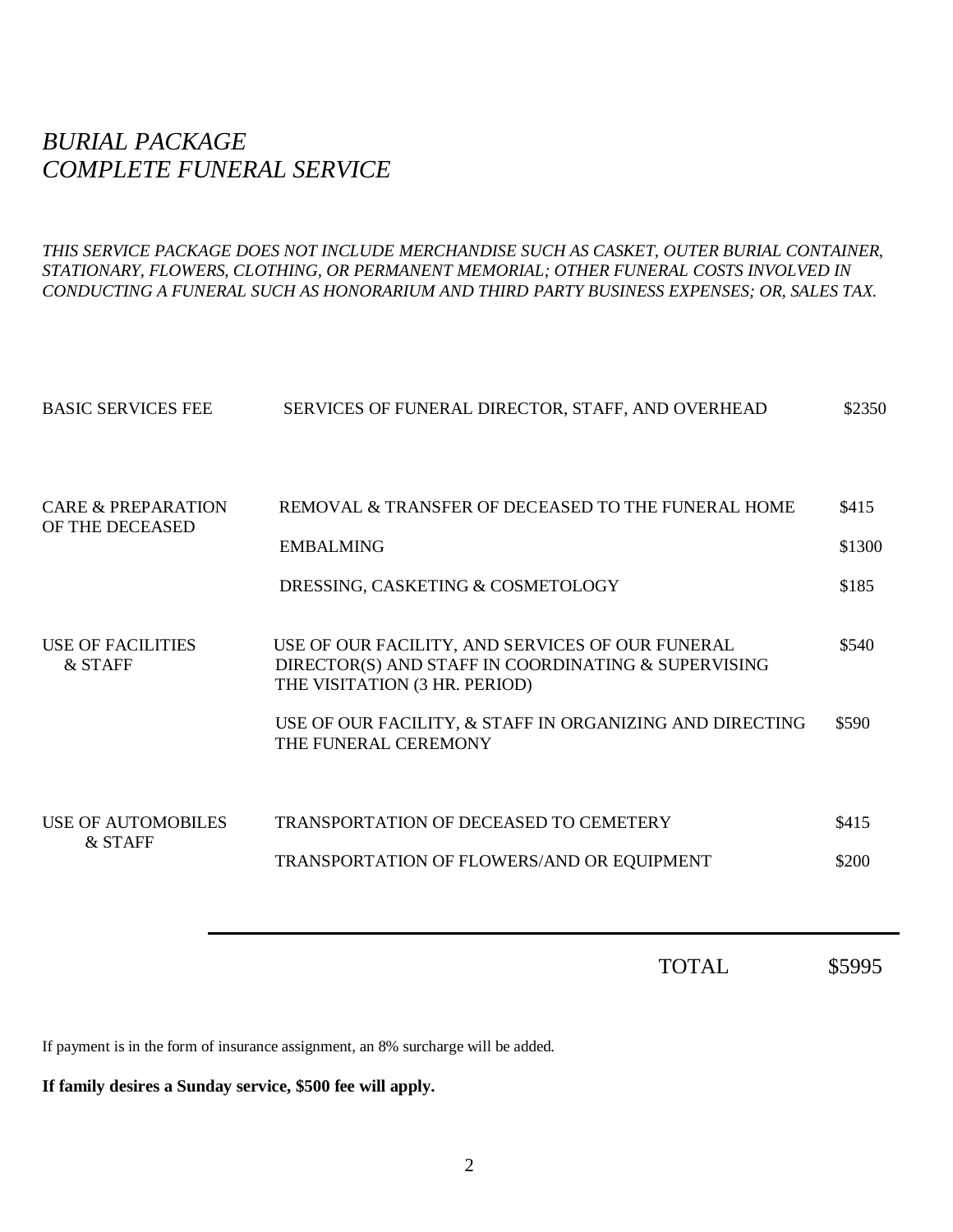# *BURIAL PACKAGE GRAVESIDE FUNERAL SERVICE WITH VISITATION*

*THIS SERVICE PACKAGE DOES NOT INCLUDE MERCHANDISE SUCH AS CASKET, OUTER BURIAL CONTAINER, STATIONARY, FLOWERS, CLOTHING, OR PERMANENT MEMORIAL; OTHER FUNERAL COSTS INVOLVED IN CONDUCTING A FUNERAL SUCH AS HONORARIUM AND THIRD PARTY BUSINESS EXPENSES; OR, SALES TAX.*

|                                      | <b>TOTAL</b>                                                                                                                             | \$5830 |
|--------------------------------------|------------------------------------------------------------------------------------------------------------------------------------------|--------|
|                                      | TRANSPORTATION OF FLOWERS/AND OR EQUIPMENT                                                                                               | \$200  |
| <b>USE OF AUTOMOBILES</b><br>& STAFF | <b>TRANSPORTATION OF DECEASED TO CEMETERY</b>                                                                                            | \$415  |
|                                      | USE OF OUR FACILITY, & STAFF IN ORGANIZING AND DIRECTING<br>THE GRAVESIDE CEREMONY                                                       | \$425  |
| USE OF FACILITIES<br>& STAFF         | USE OF OUR FACILITY, AND SERVICES OF OUR FUNERAL<br>DIRECTOR(S) AND STAFF IN COORDINATING & SUPERVISING<br>THE VISITATION (3 HR. PERIOD) | \$540  |
|                                      | DRESSING, CASKETING & COSMETOLOGY                                                                                                        | \$185  |
| OF THE DECEASED                      | <b>EMBALMING</b>                                                                                                                         | \$1300 |
| CARE & PREPARATION                   | REMOVAL & TRANSFER OF DECEASED TO THE FUNERAL HOME                                                                                       | \$415  |
| <b>BASIC SERVICES FEE</b>            | SERVICES OF FUNERAL DIRECTOR, STAFF, AND OVERHEAD                                                                                        | \$2350 |

If payment is in the form of insurance assignment, an 8% surcharge will be added.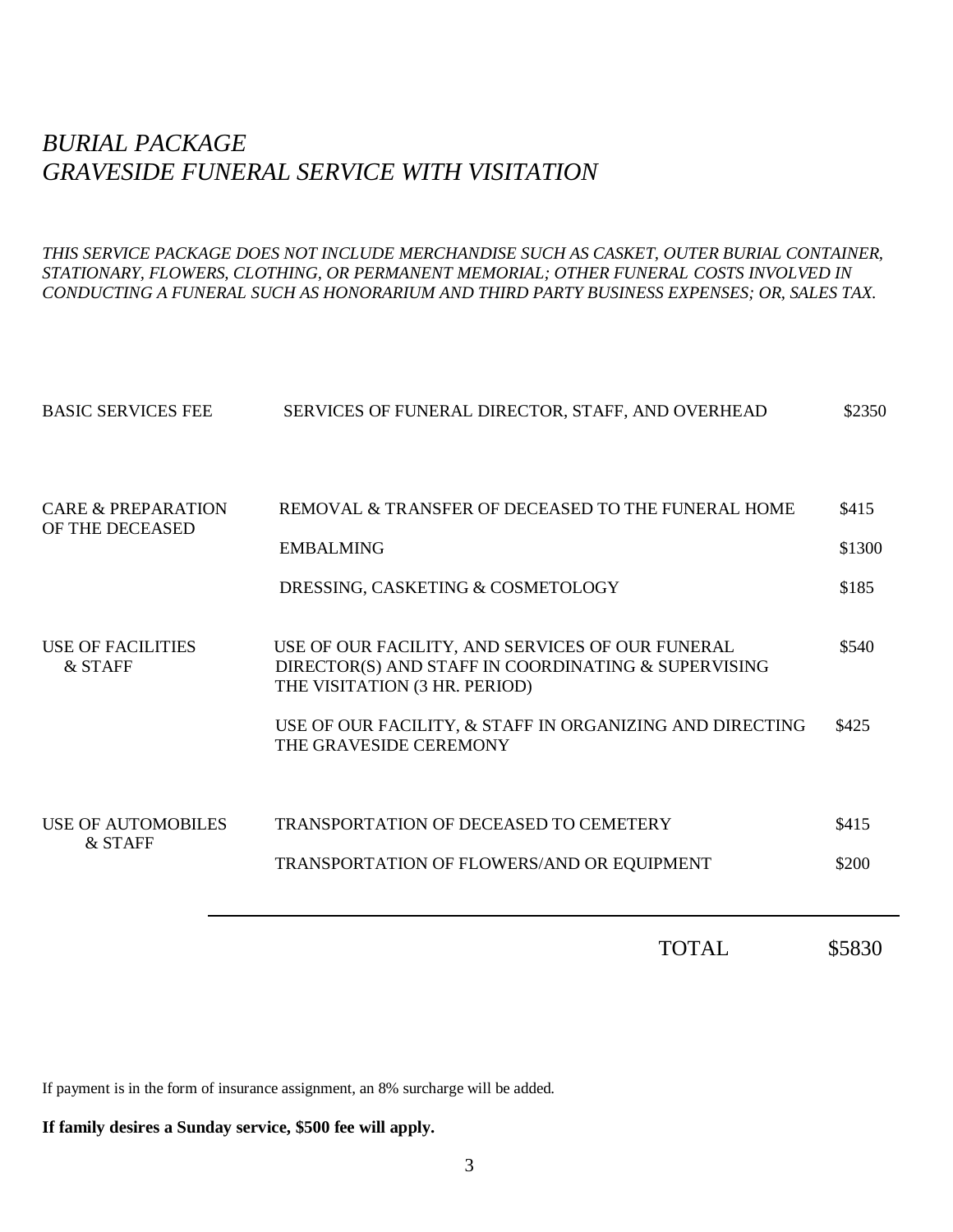# *CREMATION PACKAGE COMPLETE FUNERAL SERVICE*

*THIS SERVICE PACKAGE DOES NOT INCLUDE MERCHANDISE SUCH AS CREMATION CONTAINER, URN, URN*  VAULT, STATIONARY, FLOWERS, CLOTHING, OR PERMANENT MEMORIAL; OTHER FUNERAL COSTS INVOLVED *IN CONDUCTING A FUNERAL SUCH AS HONORARIUM AND THIRD PARTY BUSINESS EXPENSES; OR, SALES TAX.*

| <b>BASIC SERVICES FEE</b>                        | SERVICES OF FUNERAL DIRECTOR, STAFF, AND OVERHEAD                                                                                   | \$2350          |
|--------------------------------------------------|-------------------------------------------------------------------------------------------------------------------------------------|-----------------|
|                                                  |                                                                                                                                     |                 |
| <b>CARE &amp; PREPARATION</b><br>OF THE DECEASED | REMOVAL & TRANSFER OF DECEASED TO THE FUNERAL HOME                                                                                  | \$415           |
|                                                  | <b>EMBALMING</b>                                                                                                                    | \$1300          |
|                                                  | <b>DRESSING &amp; CASKETING</b>                                                                                                     | \$185           |
|                                                  |                                                                                                                                     |                 |
| <b>USE OF FACILITIES</b><br>& STAFF              | USE OF OUR FACILITY & SERVICES OF OUR FUNERAL<br>DIRECTOR(S) & STAFF IN COORDINATING & SUPERVISING<br>THE VISITATION (3 HR. PERIOD) | \$540           |
|                                                  | USE OF OUR FACILITY, & STAFF IN ORGANIZING AND DIRECTING<br>THE FUNERAL CEREMONY                                                    | \$590           |
| <b>USE OF AUTOMOBILES</b>                        | <b>TRANSPORTATION OF DECEASED TO CREMATORY</b>                                                                                      | \$415           |
| & STAFF                                          | TRANSPORTATION OF FLOWERS / AND OR EQUIPMENT                                                                                        | \$200           |
|                                                  |                                                                                                                                     |                 |
|                                                  | <b>SUBTOTAL</b><br><b>CREMATION PROCESS</b>                                                                                         | \$5995<br>\$335 |
|                                                  |                                                                                                                                     |                 |
|                                                  | <b>TOTAL</b><br>If payment is in the form of insurance assignment, an 8% surcharge will be added.                                   | \$6330          |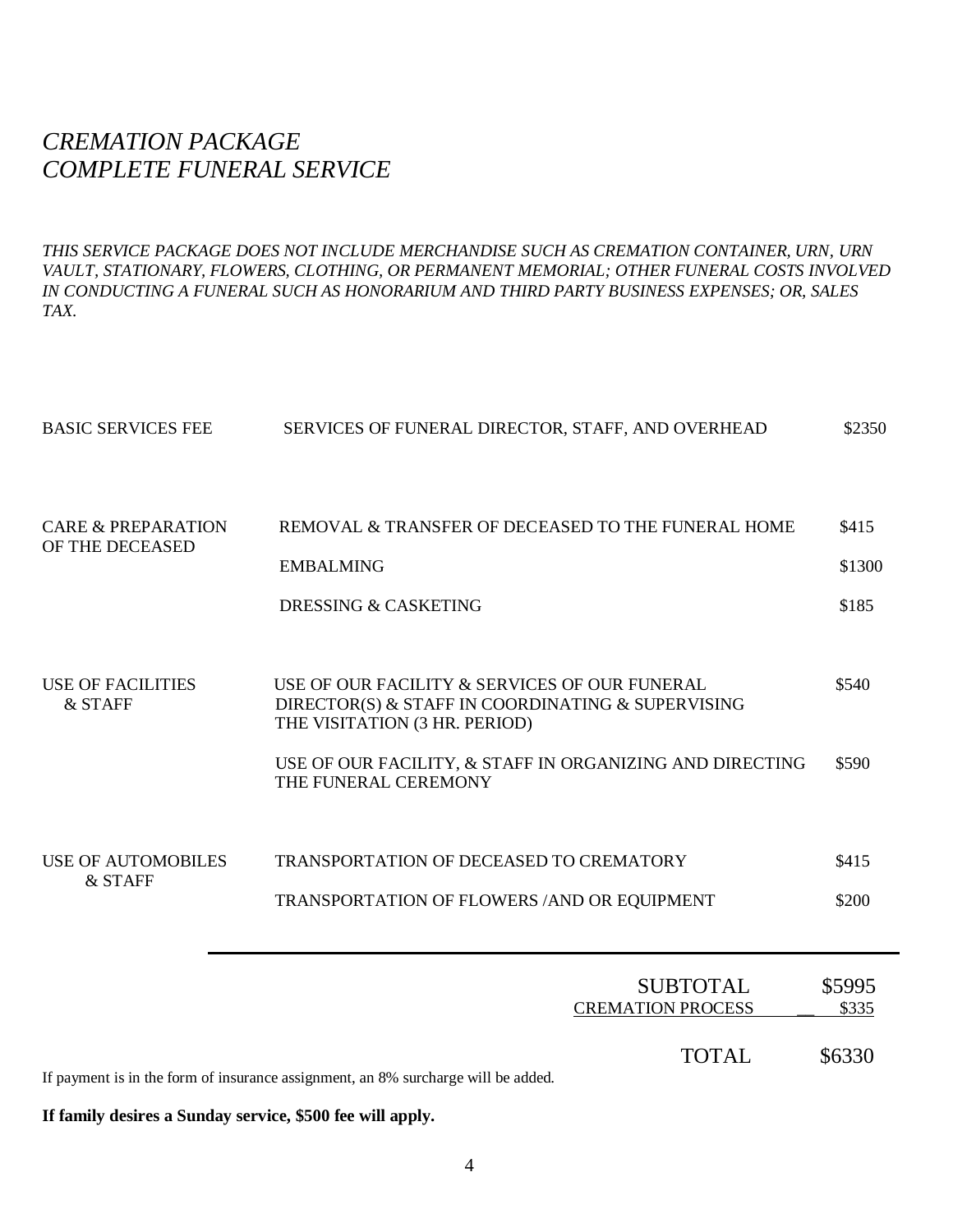### *CREMATION SERVICE PACKAGE MEMORIAL SERVICE*

*THIS SERVICE PACKAGE DOES NOT INCLUDE MERCHANDISE SUCH AS CREMATION CONTAINER, URN, URN*  VAULT, STATIONARY, FLOWERS, CLOTHING, OR PERMANENT MEMORIAL; OTHER FUNERAL COSTS INVOLVED *IN CONDUCTING A FUNERAL SUCH AS HONORARIUM AND THIRD PARTY BUSINESS EXPENSES; OR, SALES TAX.*

| <b>BASIC SERVICES FEE</b>             | SERVICES OF FUNERAL DIRECTOR, STAFF, AND OVERHEAD                                | \$1535          |
|---------------------------------------|----------------------------------------------------------------------------------|-----------------|
| CARE & PREPARATION<br>OF THE DECEASED | REMOVAL & TRANSFER OF DECEASED TO THE FUNERAL HOME<br>SANITARY CARE OF REMAINS   | \$415<br>\$95   |
| <b>USE OF FACILITIES</b><br>& STAFF   | USE OF OUR FACILITY, & STAFF IN ORGANIZING AND DIRECTING<br>THE MEMORIAL SERVICE | \$590           |
| USE OF AUTOMOBILES<br>& STAFF         | TRANSPORTATION OF DECEASED TO CREMATORY                                          | \$415           |
|                                       | <b>SUBTOTAL</b><br><b>CREMATION PROCESS</b>                                      | \$3050<br>\$335 |

TOTAL \$3385

If payment is in the form of insurance assignment, an 8% surcharge will be added.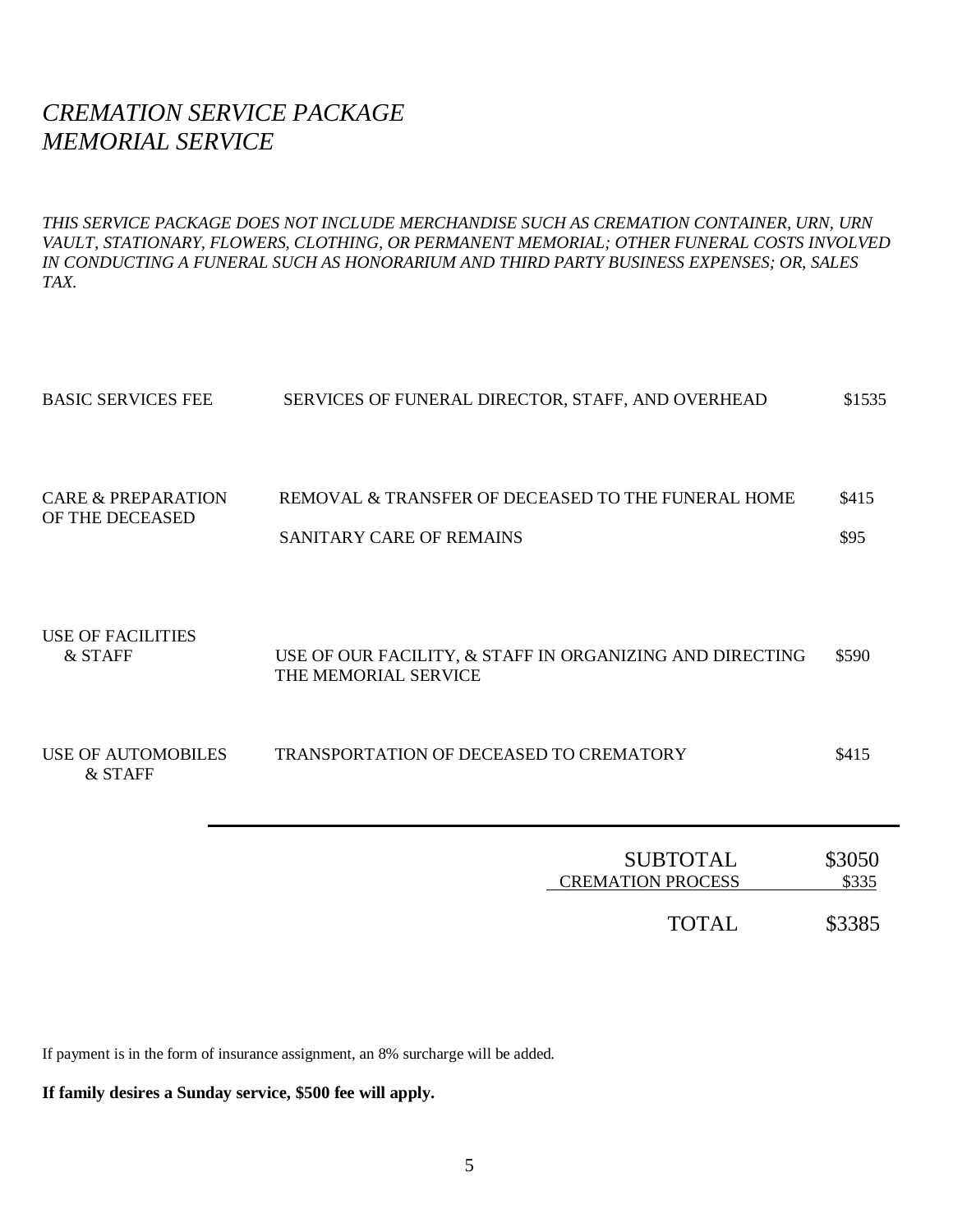# ITEMIZED PRICES OF SERVICES & DETAILED DESCRIPTIONS

The goods and services shown below are those we can provide to our customers. You may choose only the items which you desire. However, any funeral arrangements you select will include a charge for our basic services and overhead. If legal or other requirements mean that you must buy any items you did not specifically ask for, we will explain the reason in writing on the statement we provide describing the goods and services you selected.

#### BASIC SERVICES OF FUNERAL DIRECTOR, STAFF, AND OVERHEAD \$2350

This fee for our basic services and overhead will be added to the total cost of the funeral arrangements you select. (This fee is already included in our charges for direct cremations, immediate burials, and forwarding and receiving remains.)

#### **OUR SERVICES INCLUDE:**

CONDUCTING THE ARRANGEMENT OF THE FUNERAL PLANNING THE FUNERAL OBTAINING NECESSARY PERMITS AND AUTHORIZATIONS COORDINATING WITH CEMETERY, CREMATORY, OR OTHER THIRD PARTIES

#### **OUR OVERHEAD INCLUDES:**

TAXES LICENSES **PERMITS** UTILITIES **FEES** INSURANCE SALARIES

#### CARE OF THE DECEASED

#### **TRANSPORTATION**-REMOVAL & TRANSFER TO THE FUNERAL HOME \$415

#### **EMBALMING** \$1300

Except in certain special cases, embalming is not required by law. Embalming may be necessary, however, if you select certain funeral arrangements, such as a funeral with viewing. If you do not want embalming, you usually have the right to choose an arrangement that does not require embalming, such as direct cremation or immediate burial.

EMBALMING IS A CHEMICAL PROCESS THAT PROVIDES TEMPORARY PRESERVATION OF THE BODY AND ELIMINATES CERTAIN HEALTH HAZARDS. SANITARY PREPARATION OF THE DECEASED IS PART OF THE EMBALMING PROCESS. THIS PROCEDURE MUST BE COMPLETED BY A FUNERAL PROFESSIONAL LICENSED BY THIS STATE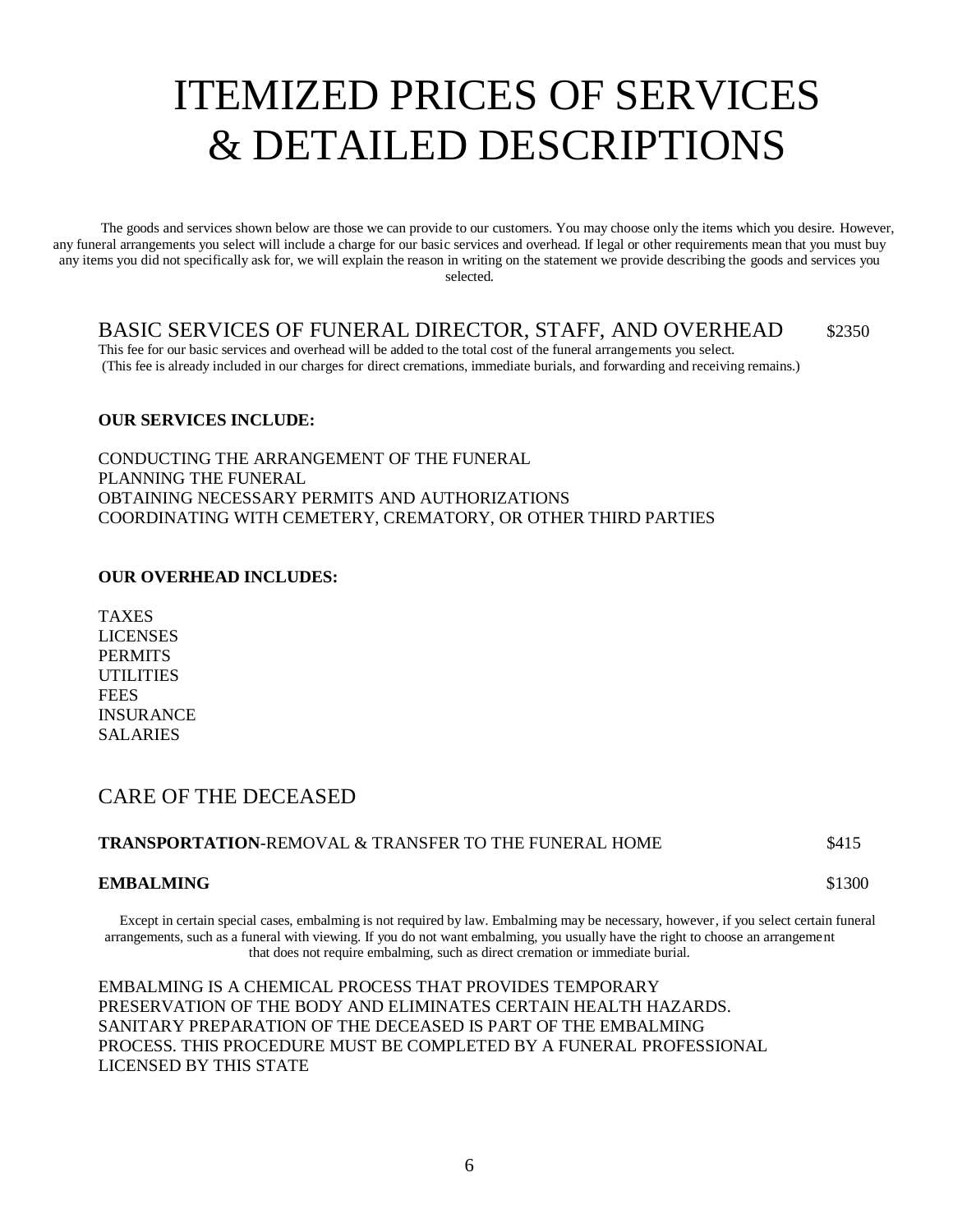THE CREMATION CONTAINER IS PLACED IN A CREMATION CHAMBER WHICH IS HEATED TO AN EXTREMELY HIGH TEMPERATURE. THE INTENSE HEAT REDUCES THE CREMATION CONTAINER, AS WELL AS THE REMAINS, TO SMALL BONE FRAGMENTS WHICH ARE THEN PLACED IN A PROCESSOR AND REDUCED IN SIZE. THE CREMATED REMAINS ARE PLACED IN A TEMPORARY CONTAINER AND RETURNED TO THE FAMILY

#### **OTHER PREPARATION OF THE DECEASED**

| SANITRY CARE-WASHING AND DISINFECTING                  | \$95            |
|--------------------------------------------------------|-----------------|
| DRESSING, CASKETING, AND COSMETOLOGY                   | \$185           |
| DRESSING AND CASKETING ONLY                            | \$95            |
| PREPARATION FOR TRANSPORTATION TO ANOTHER FUNERAL HOME | \$75            |
| <b>RESTORATION</b>                                     | $$100$ per hour |
| POST AUTOPSY CASE                                      | \$250           |
| REFRIGERATION-CHARGE PER DAY (AFTER INITIAL 3 DAYS)    | \$45            |

#### USE OF FACILITIES AND STAFF

#### **VISITATION**

| SERVICES OF OUR FUNERAL DIRECTOR(S) IN COORDINATING AND<br>SUPERVISING THE VISITATION (3 HR. PERIOD)                | \$540 |
|---------------------------------------------------------------------------------------------------------------------|-------|
| EACH ADDITIONAL HOUR OF VISITATION                                                                                  | \$200 |
| If family chooses to have food, drinks, candles, or incense, a \$250 cleaning fee will apply.                       |       |
| <b>FUNERAL CEREMONY</b>                                                                                             |       |
| SERVICES OF OUR FUNERAL DIRECTOR(S) AND STAFF IN COORDINATING<br>AND DIRECTING THE FUNERAL CEREMONY AT OUR FACILITY | \$590 |
| SERVICES IN A FACILITY OTHER THAN OUR FUNERAL HOME                                                                  | \$590 |
| <b>SERVICES FOR A GRAVESIDE CEREMONY</b>                                                                            | \$425 |
| <b>MEMORIAL SERVICE</b>                                                                                             |       |
| SERVICES OF OUR FUNERAL DIRECTOR(S) AND STAFF IN COORDINATING<br>AND DIRECTING THE MEMORIAL SERVICE AT OUR FACILITY | \$590 |
| SERVICES OF OUR FUNERAL DIRECTOR(S) AND STAFF IN COORDINATING<br>AND DIRECTING THE MEMORIAL SERVICE OFF PREMISES.   | \$425 |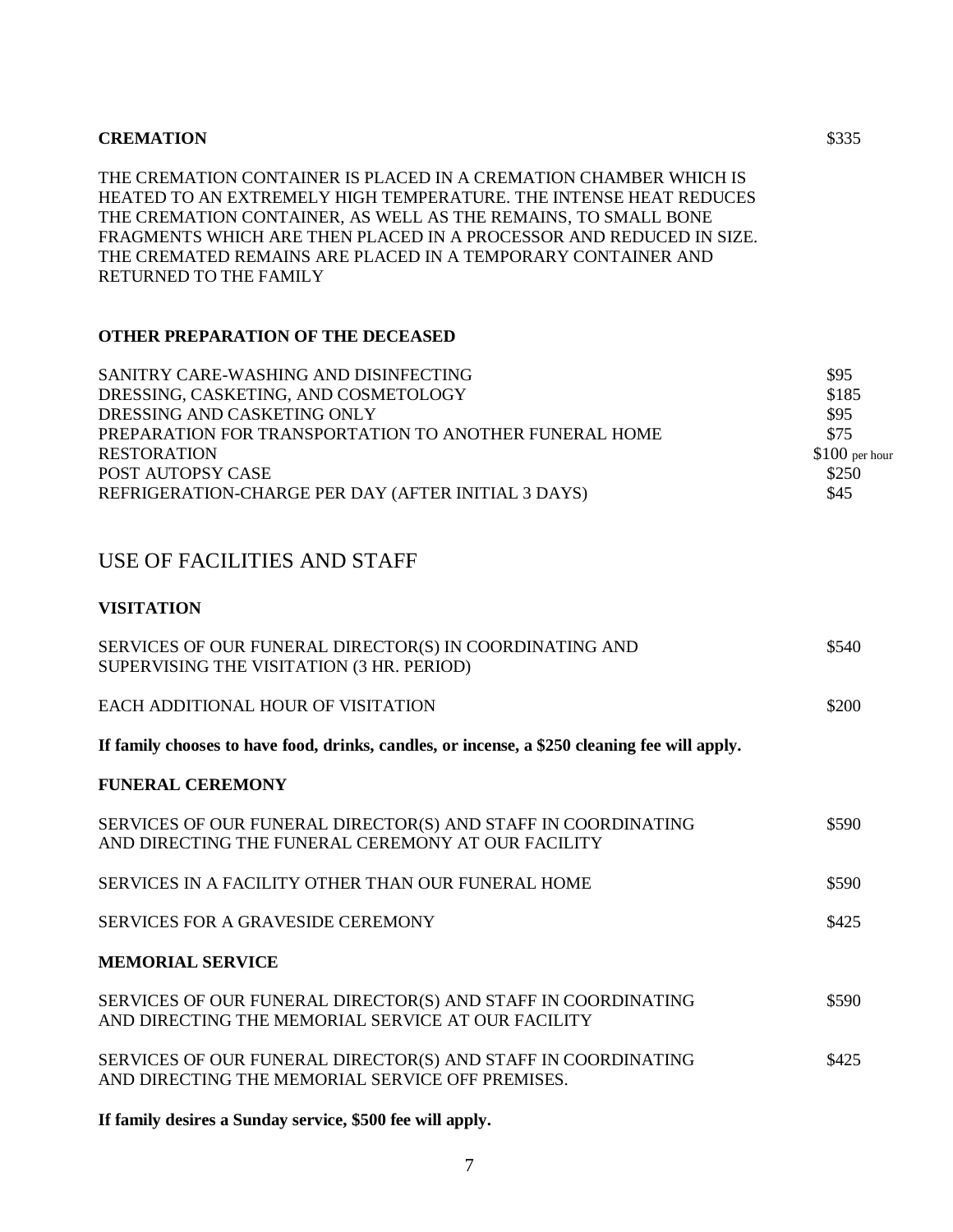### USE OF EQUIPMENT, TRANSPORTATION, & STAFF

| <b>TRANSPORTATION OF DECEASED</b>                                                                                                                                                                                          |                                   |
|----------------------------------------------------------------------------------------------------------------------------------------------------------------------------------------------------------------------------|-----------------------------------|
| USE OF FUNERAL COACH AND DRIVER<br>USE OF REMOVAL VEHICLE AND DRIVER                                                                                                                                                       | \$415<br>\$415                    |
| <b>TRANSPORTATION OF FAMILY</b>                                                                                                                                                                                            |                                   |
| USE OF LIMOUSINE OR SEDAN AND DRIVER                                                                                                                                                                                       | \$315-600                         |
| <b>TRANSPORTATION OF FLOWERS AND EQUIPMENT</b>                                                                                                                                                                             |                                   |
| USE OF FLOWER VAN AND DRIVER                                                                                                                                                                                               | \$200                             |
| <b>OTHER TRANSPORTATION CHARGES</b>                                                                                                                                                                                        |                                   |
| TRANSPORTATION OF REMAINS BEYOND 30 MILES (CHARGE PER MILE)<br><b>TRANSPORTATION OF REMAINS TO CREMATORY</b><br>DELIVERY OF CREMATED REMAINS TO CEMETERY WITHIN 30 MILES<br>ADDITIONAL TRANSPORTATION FOR AUTOPSY PER TRIP | \$2.50<br>\$415<br>\$200<br>\$415 |
| <b>MERCHANDISE</b>                                                                                                                                                                                                         |                                   |

| <b>CASKETS</b>                 | \$995-\$25,995 |
|--------------------------------|----------------|
| <b>OUTER BURIAL CONTAINERS</b> | \$1095-\$19495 |
| <b>REGISTER BOOKS</b>          | \$28-\$149     |
| <b>URNS</b>                    | \$75-\$2595    |
| PERSONALIZATION OPTIONS        | <b>VARIES</b>  |

# MINIMAL SERVICES

#### *THESE SERVICES DO NOT INCLUDE MERCHANDISE SUCH AS CASKETS OR ALTERNATIVE CONTAINERS CASH ADVANCES, CEMETERY COST, CARRIER CHARGES, POSTAGE, OR SALES TAX.*

| FORWARDING REMAINS TO ANOTHER FUNERAL HOME (Domestic)            | \$3760 |
|------------------------------------------------------------------|--------|
| REDUCED BASIC SERVICES OF OUR FUNERAL DIRECTOR, STAFF & OVERHEAD | \$1535 |
| <b>REMOVAL OF REMAINS</b>                                        | \$415  |
| <b>EMBALMING</b>                                                 | \$1300 |
| DRESSING AND CASKETING                                           | \$95   |
| TRANSPORTATION OF REMAINS TO ANOTHER FUNERAL HOME OR CARRIER     | \$415  |
| (WITHIN 30 MILES)                                                |        |